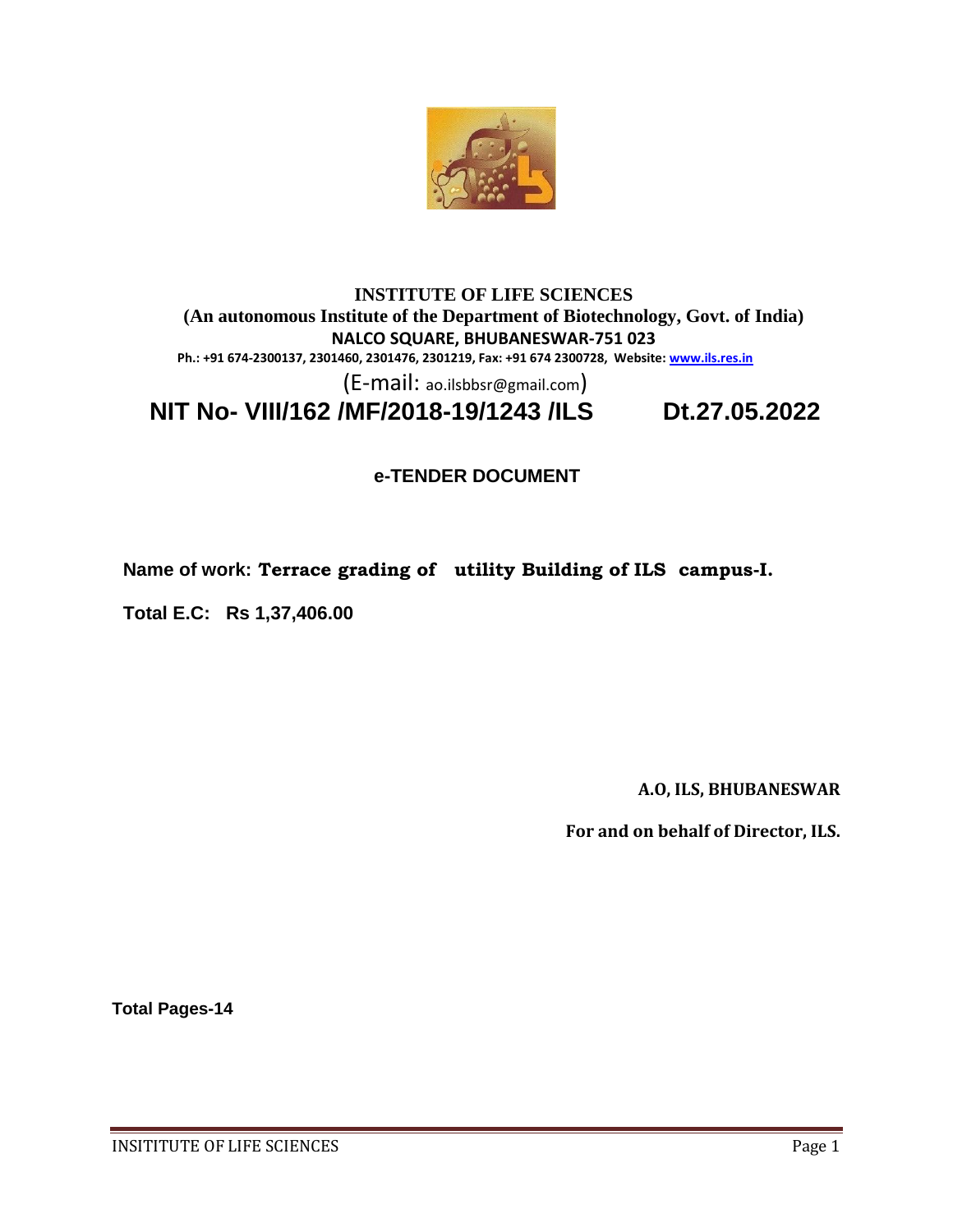# **I N D E X**

| SI. No.                         |                                                                                               | <b>Details</b>                 |  |          | From                       | Page     | $\overline{10}$      |
|---------------------------------|-----------------------------------------------------------------------------------------------|--------------------------------|--|----------|----------------------------|----------|----------------------|
| 02. Index                       | 01. Cover page                                                                                |                                |  | 01<br>02 |                            | 01<br>02 |                      |
| PART-A.                         |                                                                                               |                                |  |          |                            |          |                      |
| 04.                             | 03. Information and Instructions<br><b>Terms and Conditions</b>                               | to bidders for e-tendering     |  |          | 03<br>06                   |          | 04<br>07             |
| 05.<br>06.<br>07.<br>08.<br>09. | <b>E-TENDERING</b><br>Annexure-I<br>Annexure-II<br><b>EMD Undertaking</b><br><b>Price Bid</b> | <b>INSTRUCTIONS TO BIDDERS</b> |  |          | 07<br>11<br>12<br>13<br>14 |          | 10<br>12<br>13<br>14 |
|                                 |                                                                                               |                                |  |          |                            |          |                      |

----------------------------------------------------------------------------------------------

The D.N.I.T. contains 14 (Fourteen) pages only.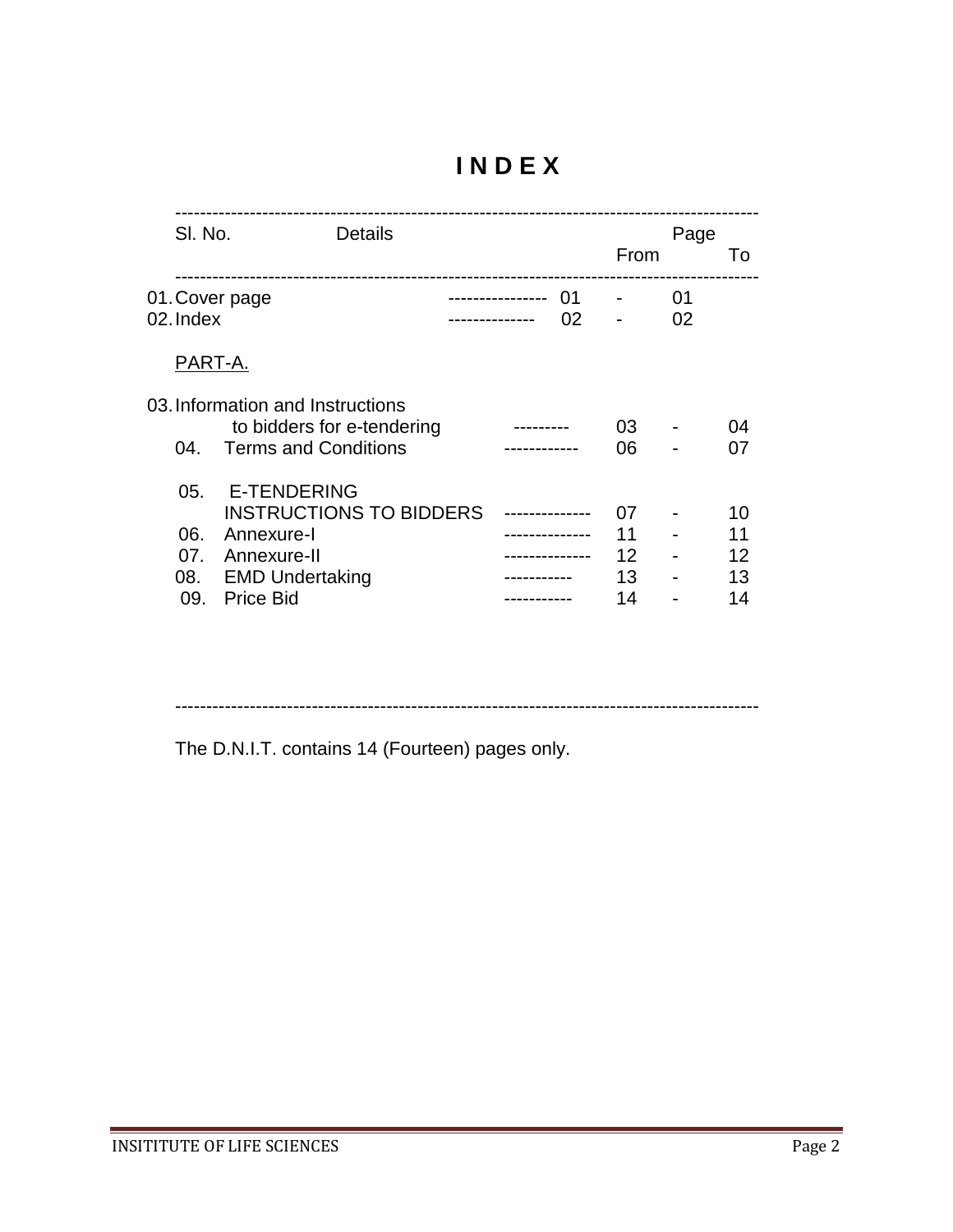## **INFORMATION AND INSTRUCTIONS FOR BIDDERS FOR e‐TENDERING**

The Director , Institute Of Life Science , Bhubaneswar invites item rate e-tenders on behalf of Institute Of Life Science , Bhubaneswar (A Autonomous Government of India) from approved and eligible contractors of ILS (Civil Wing) and non-ILS registered contractors of appropriate class of Public Works Organizations like CPWD, DOP, MES, Railways and State PWD (R&B) of Odisha for the following work. Agencies of similar work are also eligible to tender for this work subject to fulfillment of experience conditions.

| S. No.          | <b>Description</b>                                             | <b>Details</b>                                    |
|-----------------|----------------------------------------------------------------|---------------------------------------------------|
| i)              | NIT No.                                                        | VIII/ 162 /MF/2018-19/1243/ILS Dt.27.05.22        |
| $\overline{ii}$ | Name of Work:                                                  | <b>Terrace grading of utility Building of ILS</b> |
|                 |                                                                | campus-I.                                         |
| iii)            | <b>Estimated Cost</b>                                          | Rs 1,37,406.00                                    |
| iv)             | Period of Completion                                           | 15 (Fifteen) days.                                |
| V)              | online<br>of<br>Last date and<br>time                          | 15.00 hours on 03.06.2022                         |
|                 | submission of tender                                           |                                                   |
| vi)             | Time and date of online opening of   15.30 hours on 03.06.2022 |                                                   |
|                 | Documents                                                      |                                                   |
| vii)            | Time and date of opening of Online   To be intimated latter    |                                                   |
|                 | <b>Financial Bids</b>                                          |                                                   |
| viii)           | Period during which hard copies of                             | To be submitted during office on or Before the    |
|                 | Registration Certificates,<br>EMD,                             | online submission of tender                       |
|                 | Undertaking and other Documents to                             |                                                   |
|                 | be submitted to Division office                                |                                                   |

- 1. The intending bidder must read the terms and conditions of Tender document carefully. He should submit his bid if he considers himself eligible and he is in possession of all the certificates/ documents required.
- 2. Information and Instructions for bidders for e-tendering posted on website shall form part of bid document.
- 3. The bid document consisting of NIT, plans, specifications, the schedule of quantities of various types of items to be executed and the set of terms and conditions of the contract to be complied with and other necessary documents can be seen and downloaded from **http:// [www.tenderwizard](http://www.tenderwizard/) .com/ILS** or [www.ils.res.in](http://www.ils.res.in/) Or [www.eprocure.gov.in](http://www.eprocure.gov.in/) at free of cost.
- 4. For e-tendering of this tender, ILS has engaged e-portal maintained by M/s ITI Limited, Bhubaneswar. Intending bidders shall have to register with M/s ITI Limited, Bhubaneswar to participate in the tendering process. For details kindly visit website <http://www.tenderwizard.com/ILS>or contact Shri SANJIB MOHAPATRA (Mobile No. 9937488749 or 7377708585). If needed they can be imparted training on online bidding process as per details available on the website.
- 5. The intending bidders must have valid class-III digital signature to submit the bid.
- 6. The bid can be submitted only after depositing e-tender Processing Fee (Online through e-Payment) in favour of ITI Limited within the period of bid submission. **E-tender processing fee is non-refundable.**
- 7. Copies of eligibility documents and EMD as specified in the notice inviting tender shall be scanned and uploaded on the e-tendering website within the period of tender submission. Bidders can upload documents in the form of JPG format, PDF format and any other format as permissible by the e‐tendering portal.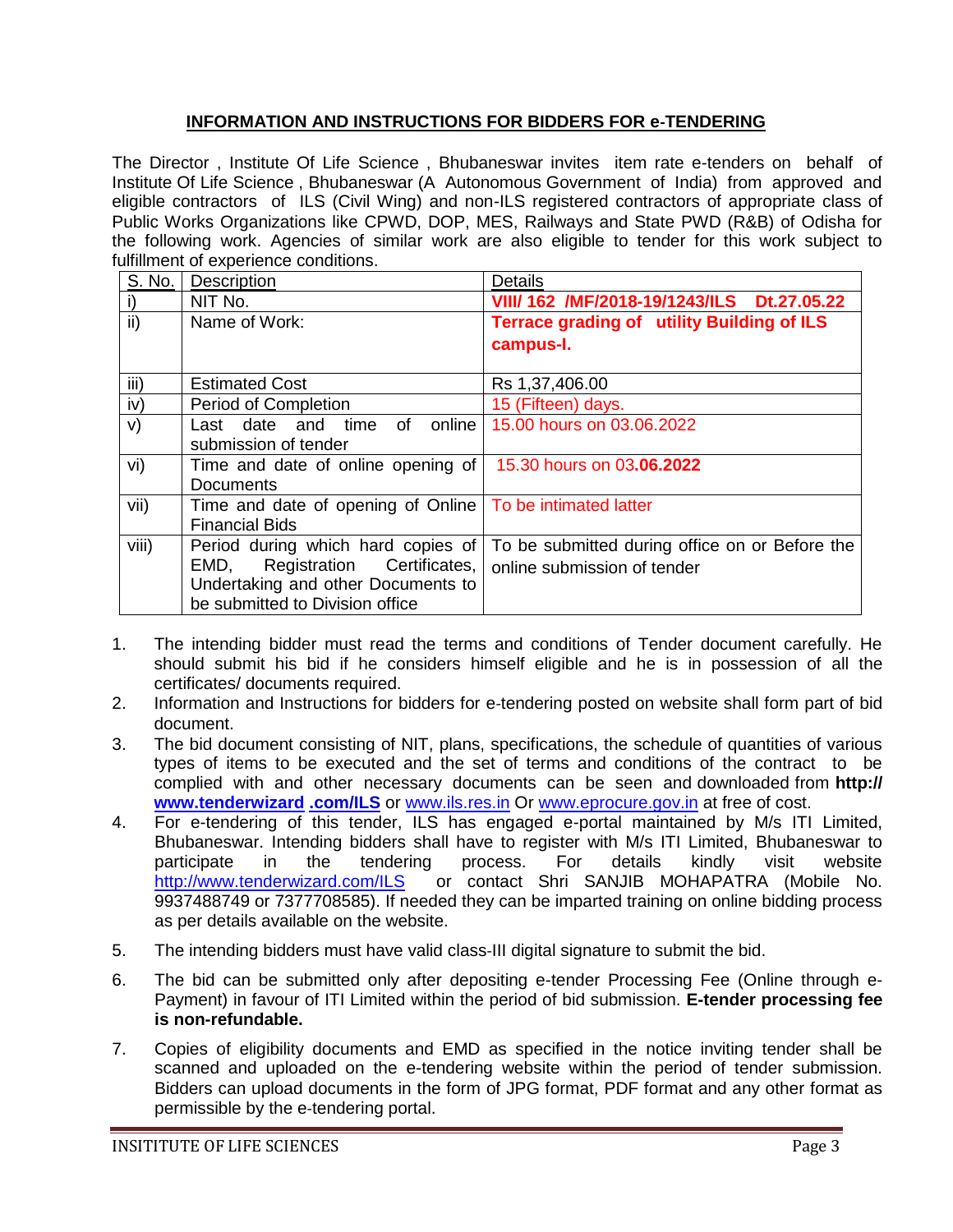- 8. Bidders must ensure to quote rate of each item. The column meant for quoting rate in figures appears in dark yellow colour and the moment rate is entered, it turns sky blue. In addition to this, while selecting any of the cells a warning appears that if any cell is left blank the same shall be treated as "0". Therefore, if any cell is left blank and no rate is quoted by the bidder, rate of such item shall be treated as "0" (ZERO).After submission of the bid online the contractor can re-submit revised bid any number of times but before last time and date of submission of bid as notified.
- 9. After submission of bid online, it can be revised any number of times before specified time on last date of submission of bid. While submitting the revised bid, bidder can revise the rate of one or more item(s) any number of times (he need not re-enter rate of all the items) but before last time and date of submission of bid as notified.
- 10. Financial bids shall be opened online only for bidders for whom EMD and other documents are found in order and who are found to be eligible to bid for work. On opening date, the bidder can login and see the bid opening process. After opening of bids he will receive the competitor bid sheets.
- 11. If the contractor is found ineligible after opening of bids, his bid shall become invalid.
- 12. If any discrepancy is noticed between the eligibility documents as uploaded at the time of submission of bid and hard copies as submitted physically by the bidder, the bid shall become invalid and.

#### **List of eligibility Documents to be scanned and uploaded online within the period of bid submission:**

- **a)** The contactors who are interested to participate in the tender shall furnish Scan copies of their Registration Nos. / Trade License No., GST No. & pan card.
- b) The Bidders are required to deposit the EMD Undertaking.
- c) List of similar works completed last five years, duly supported by completion certificate issued by the competent authority. Similar works mean one no. of Cement Concret work/ roof grading work etc. amounting to Rs 1 lakh. Or two similar works each costing not less than 0.5 lakh during last three years. The contractors are required to give details of such work in standard Performa enclosed at annexure – II.
- d) Scan Copies of **partnership deed in case of partnership firms/ memorandum of articles of association and power of attorney or authorization to the person who signs the tender in case of companies,**

### **List of eligibility Documents to be Submitted Offline within the period of bid submission in a Envelope:**

- **b)** The contactors who are interested to participate in the tender shall furnish Xerox copies of their Registration Nos. / Trade License No., GST No. & pan card.
- b) The Bidders are required to deposit the Original EMD Undertaking
- c) List of similar works completed last five years, duly supported by completion certificate issued by the competent authority. Similar works mean one no. of Cement Concret work/ roof grading work etc. amounting to Rs 1 lakh. Or two similar works each costing not less than 0.5 lakh during last three years. The contractors are required to give details of such work in standard Performa enclosed at annexure – II.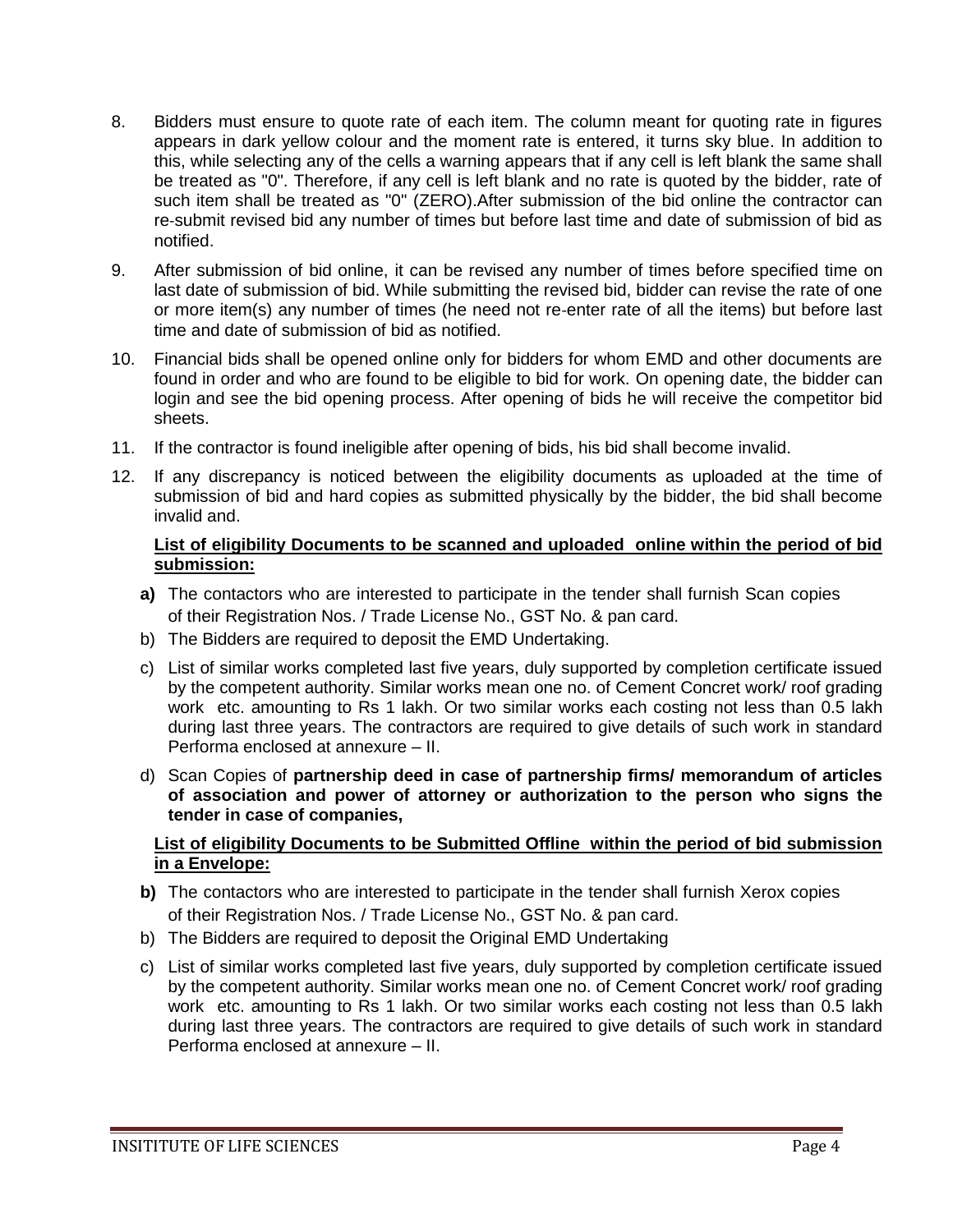d) Copies of **partnership deed in case of partnership firms/ memorandum of articles of association and power of attorney or authorization to the person who signs the tender in case of companies,** 

**All the above offline document** must be received in sealed envelope & must be either delivered by hand or posted at the following address so as to reach not later than the last date/time specified in the NIT to **DIRECTOR INSTITUTE OF LIFE SCIENCES, NALCO SQUARE, BHUBANESWAR-23.** The name and mailing address of the Applicant (bidder) shall be clearly marked on the envelopes. **Bids received late i.e. after the due date and timing for receipt of bids shall not be accepted/considered for evaluation and such bids shall be returned unopened.**

### **Terms & Conditions :**

The tender shall be submitted in Two Bid systems having 2 (Two) parts online:

- (i) **Technical Bid:** All required documents submitted to be online.
- (ii) **Financial Bid:** The Financial Bid of bidders, who qualify at Technical Bid Evaluation, will be opened thereafter.

### (iii) **Manual Submission of Following Documents:**

The following documents are to be sent to **DIRECTOR, INSTITUTE OF LIFE SCIENCE, NALCO SQUARE, BHUBANESWAR, 751023**, separately in a sealed envelope superscripted as: e-Tender for (Name of Work) The sealed enveloped should reached on or before last date & time submission of e-Tender. i.e before the due date of submission of online bidding.

- **c)** The contactors who are interested to participate in the tender shall furnish Xerox copies of their Registration Nos. / Trade License No., GST No. & pan card.
- b) The Bidders are required to deposit the Original EMD Undertaking.
- c) List of similar works completed last five years, duly supported by completion certificate issued by the competent authority. Similar works mean one no. of Cement Concret work/ roof grading work etc. amounting to Rs 1 lakh. Or two similar works each costing not less than 0.5 lakh during last three years. The contractors are required to give details of such work in standard Performa enclosed at annexure – II.
- d) Copies of **partnership deed in case of partnership firms/ memorandum of articles of association and power of attorney or authorization to the person who signs the tender in case of companies,**

## **A. EARNEST MONEY DEPOSIT (EMD)**

A.1 - The Bidders are required to deposit the EMD Undertaking.

 **Work in following forms only.**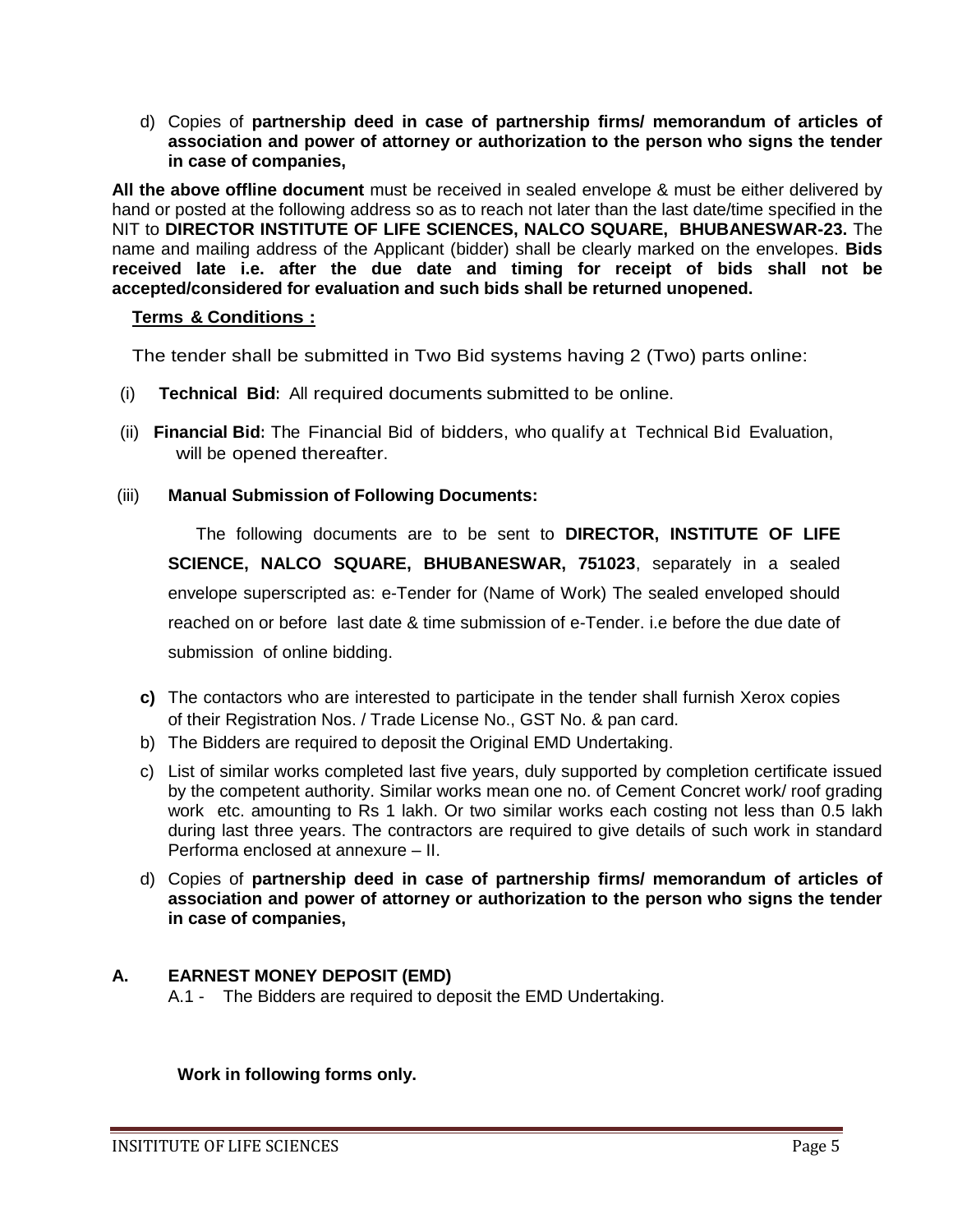A.2 - EMD in any other form shall not be accepted.

A.3 - ILS shall summarily reject any bid not accompanied by the EMD as mentioned above.

A.4 - After evaluation of financial bids, the EMD of unsuccessful bidders will be returned Within a month from the end of the tender validity period.

A .5 - The EMD of the successful bidder will be retained as part of the security deposit.

A .6 - The EMD of the bidder, whose Technical bid is found not acceptable, will be returned as soon as scrutiny of Technical bid has been completed.

A .7 - No interest shall be paid on the EMD.

## **B. VALIDITY OF BID**

**B.1 -** Bids shall remain valid and open for acceptance for a period of **15 (fifteen) days**  from the date of opening of Technical Bid. Should the bidder fail to keep the bid open for acceptance as stated above or if the bidder withdraws his bid before the expiry of the said period or makes any modification in terms and conditions of the bid which are not acceptable then ILS without prejudice to any other right or remedy shall be at liberty to forfeit his 50% EMD absolutely.

**B.2** - In exceptional circumstances, prior to expiry of the original validity period, ILS may request the bidders for an extension in the period of validity by no of days as may be required. The request and the responses thereto shall be made in writing or by cable or fax. A bidder may refuse the request without forfeiting his EMD. A bidder agreeing to the request will neither be required nor be permitted to modify his bid but will be required to extend the validity of his EMD correspondingly.

## **C. SUBMISSION AND OPENING OF BIDS**:-

Tender should Open & submitted through Online only in the web portal [www.tenderwizard.com/ILS](http://www.tenderwizard.com/ILS)

## **D. Terms and conditions: -**

- **1.** The successful bidder will have to provide a **security deposit** of specified amount to ILS. The total security deposit including the earnest money deposited with the tender shall be 5% (five percent) of the contract value of the work. The Earnest Money deposited at the time of deposit tenders will be adjusted as part of the total security deposit required. The Security Deposit shall be deducted from final bills @ 5% of work done till the total security deposit (including the EMD) reaches required total amount i.e. 5% of the contract value of the work. The security deposited shall be released on vendors request after completion of warranty period i.e 6 months with effect from completion date.
- **2.** The work will be executed based on the specification as stated in the tender document.
- **3.** The contactors who are interested to participate in the tender shall furnish Xerox copies of their Registration Nos. / Trade License No., GST No. & pan card.
- **4. The work should be started immediately after issue of work order and should be completed within 15 days from** the date of issue of work order. Otherwise, penalty @ 1% of tender value will be charged to the Contractor per week of delay.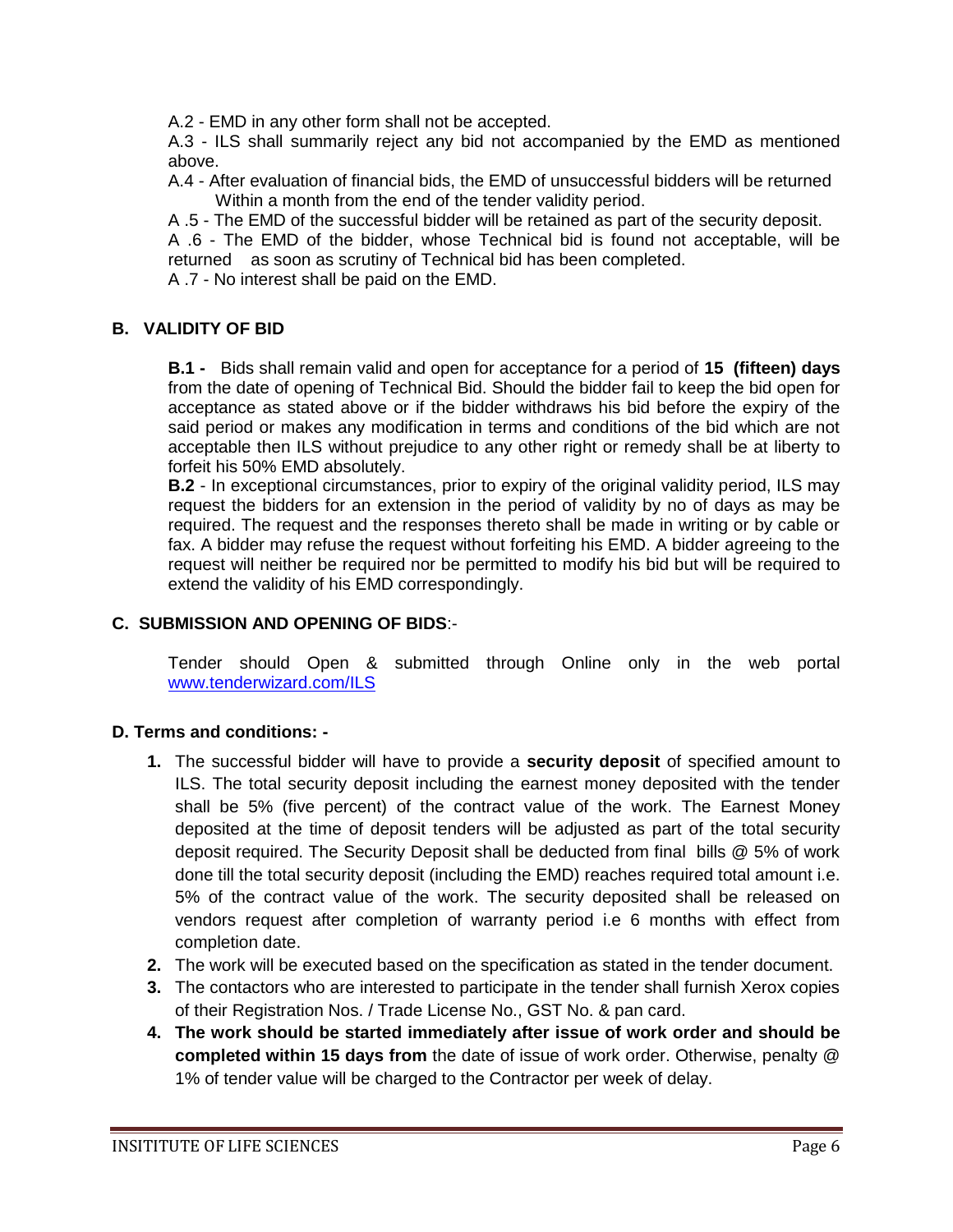- **5.** No extension of time will be allowed, if the above work is not completed within the stipulated time. ILS reserves the right to get it completed through any other source without sending any intimation to the contractor.
- **6.** After completion of the work the Contractor shall clean the site and remove debris from the site to outside of ILS.
- **7.** The Contractor shall abide by the laws of the land for payments to labourers etc.
- **8.** The payment shall be made after successful completion of the work as per the actual measurement of the work done confirming to specification and design, drawing etc. as per NIT term & condition.
- **9.** Income Tax, Sales Tax, etc. shall be deducted from the payment to be made to the Contractor as per the existing law.
- **10.** In case of extra items (not provide in BOQ), same item will be paid as per DSR considered for the NIT.
- **11.** The court situated at Bhubaneswar shall have jurisdiction to decide any dispute or litigation, if arises in future beyond the above mentioned rules & regulations

## **E-TENDERING INSTRUCTIONS TO BIDDERS**

#### **General:**

The Special Instructions (for e-Tendering) supplement "Instruction to Bidders", as given in this Tender Document. Submission of Online Bids is mandatory for this Tender. E-Tendering is a new methodology for conducting Public Procurement in a transparent and secured manner. Suppliers / Vendors will be the biggest beneficiaries of this new system of procurement. For conducting electronic tendering, ILS BHUBANESWAR has decided to use the portal www.tenderwizard.com/ILS through an ASP, M/s. ITI Ltd., Bhubaneswar.

#### **Instructions**:

#### **1. Tender Bidding Methodology:**

Two Stage Online Bidding

#### **2. Broad outline of activities from Bidders prospective:**

- 1. Procure a Class III Digital Signature Certificate (DSC)
- 2. Register on the e-Procurement portal www.tenderwizard.com/ILS
- 3. Create Users on the above portal
- 4. View Notice Inviting Tender (NIT) on the above portal
- 5. Download Official Copy of Tender Documents from the above portal

6. Seek Clarification to Tender Documents on the above portal. View response to queries of bidders, posted as addendum, by ILS

7. Bid-Submission on the above portal.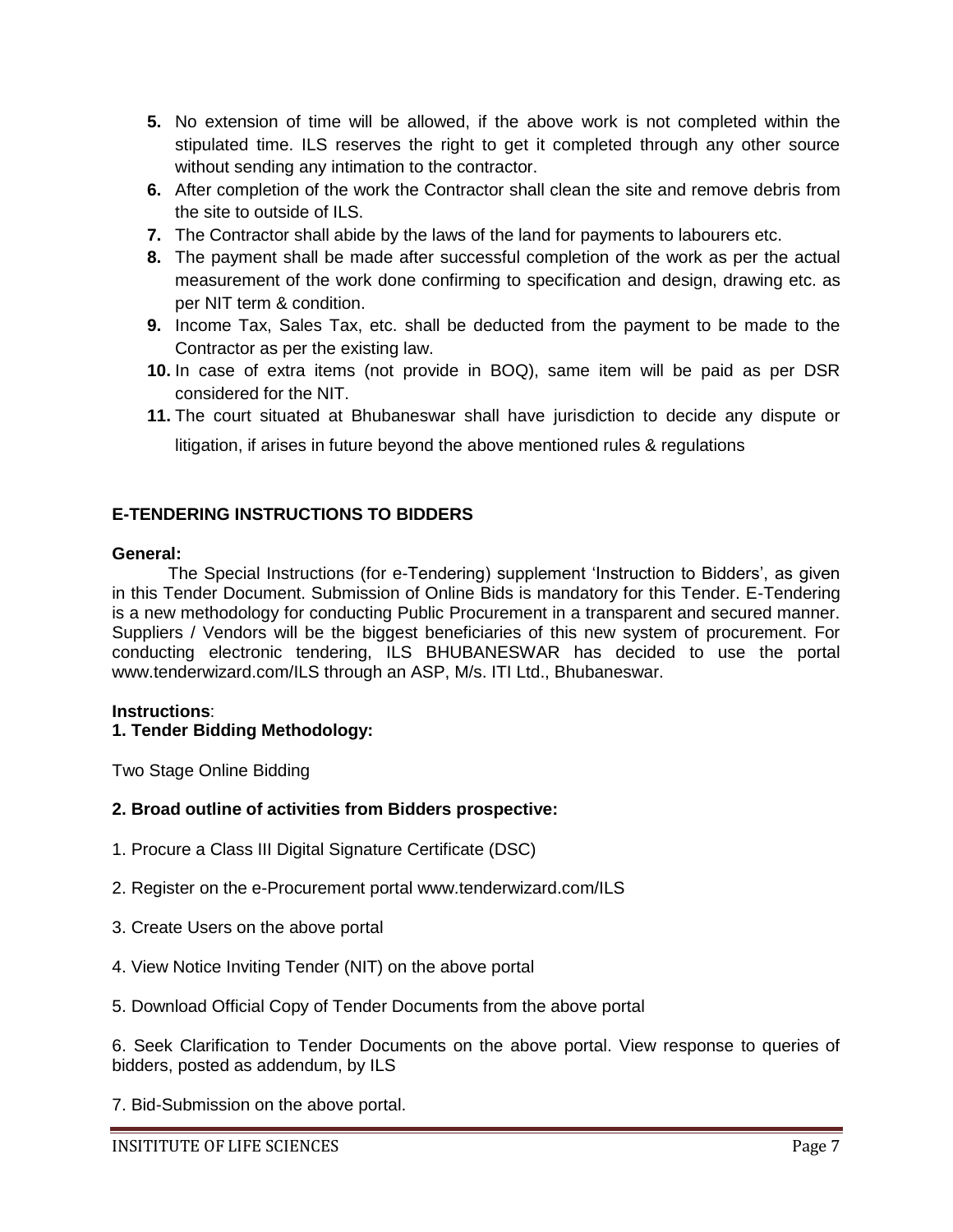8. Attend Public Online Tender Opening Event (TOE) on the above portal - Opening of Technical Part

9. Post-TOE Clarification on the above portal (Optional) – Respond to ILS"s Post-TOE queries.

10. Attend Public Online Tender Opening Event (TOE) on the above portal - Opening of Financial Part (Only for Technical Responsive Bidders)

For participating in this tender online, the following instructions are to be read carefully. These instructions are supplemented with more detailed guidelines on the relevant screens of the above portal.

#### **3. Digital Certificates:**

For integrity of data and authenticity / non-repudiation of electronic records, and to be complaint with IT Act 2000, it is necessary for each user to have a Digital Certificate (DC), also referred to as Digital Signature Certificate (DSC), of Class III, issued by a Certifying Authority (CA) licensed by Controller of Certifying Authorities (CCA) [refer http://www.cca.gov.in].

#### **4. Registration :**

To use the Electronic Tender portal www.tenderwizard.com/ILS, vendors need to register on the portal. Registration of each organization is to be done by one of its senior persons vis-à-vis Authorised Signatory who will be the main person coordinating for the etendering activities. In the above portal terminology, this person will be referred to as the Super User (SU) of that organization. For further details, please visit the website/portal, and follow further instructions as given on the site. Pay Annual Registration Fee as applicable. (Rs 2000+ GST as applicable)

Note: After successful submission of Registration details and Annual Registration Fee, please contact to the Helpdesk of the portal to get your registration accepted/activated.

1. The Bidder must ensure that after following above, the status of bid submission must become – "Submitted".

2. Please take due care while scanning the documents so that the size of documents to be uploaded remains minimum. If required, documents may be scanned at lower resolutions say at 150 dpi. However it shall be sole responsibility of bidder that the uploaded documents remain legible.

3. It is advised that all the documents to be submitted are kept scanned or converted to PDF format in a separate folder on your computer before starting online submission.

4. The Financial part/BOQ may be downloaded and rates may be filled appropriately. This file may also be saved in a folder on your computer. Please don"t change the file names & total size of documents (Preferably below 5 MB per document) may be checked.

#### **Bid submission**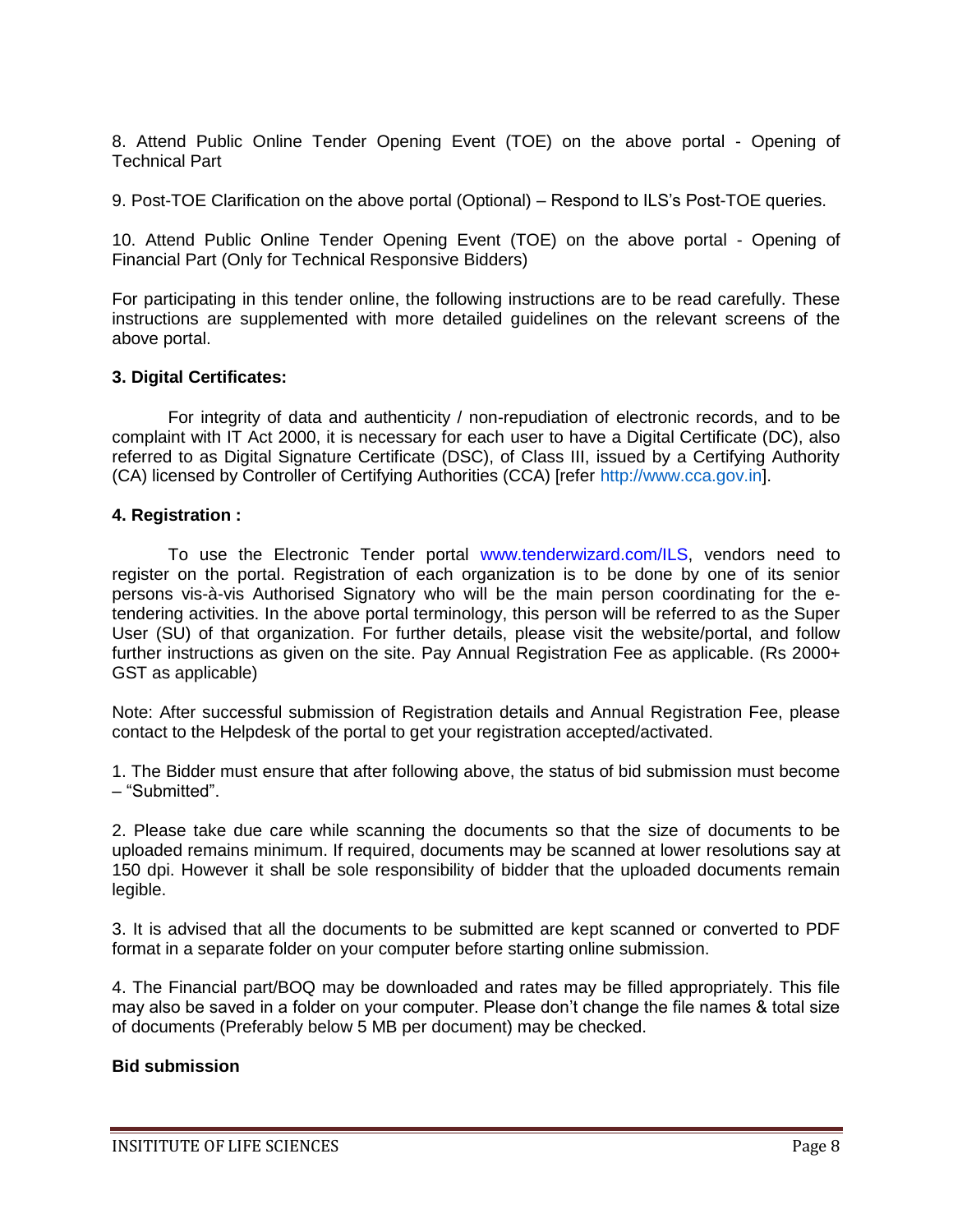The entire bid-submission would be online on the Tender wizard portal i.e. <https://www.tenderwizard.com/ILS>

#### **Broad outline of submissions are as follows:**

- (i) Submission of Bid Parts (Technical & Financial)
- (ii) Submission of information pertaining to Bid Security/ EMD.
- (iii) Submission of signed copy of Tender Documents/Addendums.

The TECHNICAL PART shall consist of Electronic Form of Technical Main Bid and Bid Annexure. Scanned/Electronic copies of the various documents to be submitted under the Eligibility Conditions, offline submissions, instructions to bidders and documents required to establish compliance to Technical Specifications and Other Terms & Conditions of the tender are to be uploaded.

The FINANCIAL PART shall consist of Electronic Form of Financial Main Bid and Financial Bid Annexure, if any. Scanned copy of duly filled price schedule (Section VII) for both packages are to be uploaded. If required, additional documents in support of taxes, quoted duties etc. may also be uploaded.

#### **Tender Processing Fee:-**

You pay processing fee (0.1% of ECV + GST as applicable (Min. 500/- & Max 5000/- + GST as applicable)) through online (Credit card/ Debit card/ Net Banking), when participating in the e-tender.

#### **Offline Submissions:**

The bidder is requested to submit the as above mentioned documents offline **DIRECTOR, INSTITUTE OF LIFE SCIENCE, NALCO SQUARE, BHUBANESWAR, 751023** on or before the date & time of submission of bids specified in covering letter of this tender document, in a Sealed Envelope. The envelope shall bear (name of the work), the tender number and the words "DO NOT OPEN BEFORE" (due date & time).

#### **Public Online Tender Opening Event (TOE)**

The e-Procurement portal offers a unique facility for "Public Online Tender Opening Event (TOE). Tender Opening Officers as well as authorized representatives of bidders can attend the Public Online Tender Opening Event (TOE) from the comfort of their offices. For this purpose, representatives of bidders (i.e. Supplier organization) duly authorized. Every legal requirement for a transparent and secure "Public Online Tender Opening Event (TOE)" has been implemented on the portal. As soon as a Bid is decrypted, the salient points of the Bids are simultaneously made available for downloading by all participating bidders. The medium of taking notes during a manual "Tender Opening Event" is therefore replaced with this superior and convenient form of 'Public Online Tender Opening Event (TOE)'. The portal a unique facility of "Online Comparison Statement" which is dynamically updated as each online bid is opened. The format of the Statement is based on inputs provided by the Buyer for each Tender. The information in the Comparison Statement is based on the data submitted by the Bidders. A detailed Technical and / or Financial Comparison Statement enhance Transparency. Detailed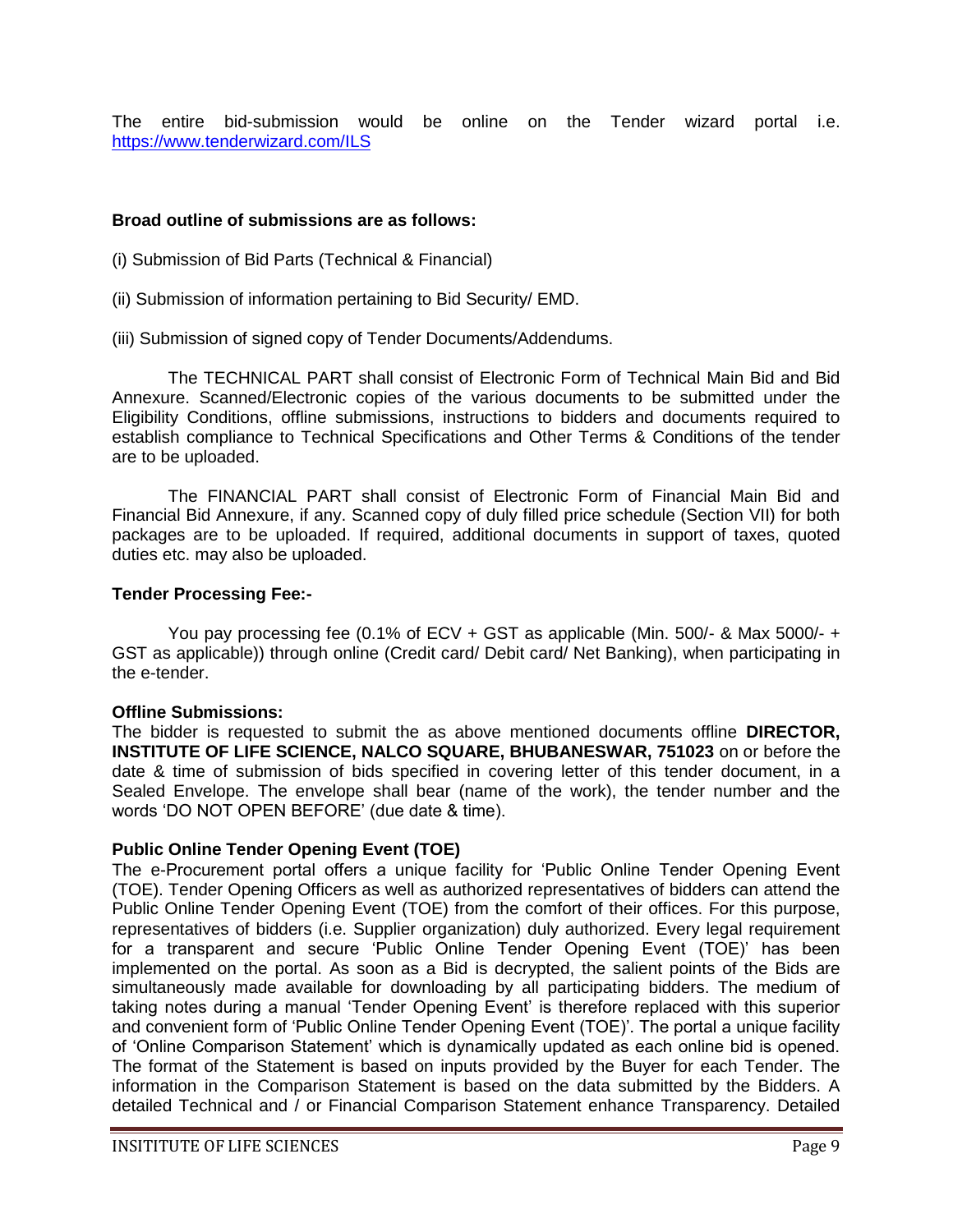instructions are given on relevant screens. The portal has a unique facility of a detailed report titled "Online Tender Opening Event (TOE)" covering all important activities of "Online Tender Opening Event (TOE)'. This is available to all participating bidders for 'Viewing/Downloading'. There are many more facilities and features on the portal. For a particular tender, the screens viewed by a Supplier will depend upon the options selected by the concerned Buyer.

**Important Note:** In case of internet related problem at a bidder"s end, especially during "critical events" such as – a short period before bid-submission deadline, during online public tender opening event it is the bidder"s responsibility to have backup internet connections. In case there is a problem at the e-procurement / e-auction service-provider's end (in the server, leased line, etc) due to which all the bidders face a problem during critical events, and this is brought to the notice of ILS by the bidders in time, then ILS will promptly reschedule the affected event(s).

#### **Other Instructions**

For further instructions, the vendor should visit the home-page of the portal. The complete help manual is available in the portal for Users intending to Register / First-Time Users, Logged-in users of Supplier organizations. Various links are also provided in the home page.

Important Note: It is strongly recommended that all authorized users of Supplier organizations should thoroughly peruse the information provided under the relevant links, and take appropriate action. This will prevent hiccups and minimize teething problems during the use of the said portal.

The following "FOUR KEY INSTRUCTIONS for BIDDERS" must be assiduously adhered to:

1. Obtain individual Digital Signature Certificate (DSC) well in advance of your first tender submission deadline on the portal.

2. Register your organization on the portal well in advance of your first tender submission deadline on the portal

3. Get your organization"s concerned executives trained on the portal well in advance of your first tender submission deadline on the portal

4. Submit your bids well in advance of tender submission deadline on the portal (There could be last minute problems due to internet timeout, breakdown etc.)

While the first three instructions mentioned above are especially relevant to first-time users on the portal, the fourth instruction is relevant at all times. Minimum Requirements at Bidders end Computer System with good configuration (Min P IV, 1 GB RAM, Windows 7) Broadband connectivity. Microsoft Internet Explorer 8.0 or above. Digital Certificate(s) Vendors Training Program Necessary training to each and every registered bidder under this portal shall be impacted by the ASP, M/s. ITI, Bhubaneswar, if required, before participation in the online tendering.

For any further assistance, please contact Mr Sanjeeb Mahapatra ( 07377708585), Helpdesk-080-45811365/080-40482000 ITI email ID for mailing communication: [twhelpdesk404@gmail.com](mailto:twhelpdesk404@gmail.com) / [twhelpdesk680@gmail.com/](mailto:twhelpdesk680@gmail.com/) [twhelpdesk605@gmail.com](mailto:twhelpdesk605@gmail.com)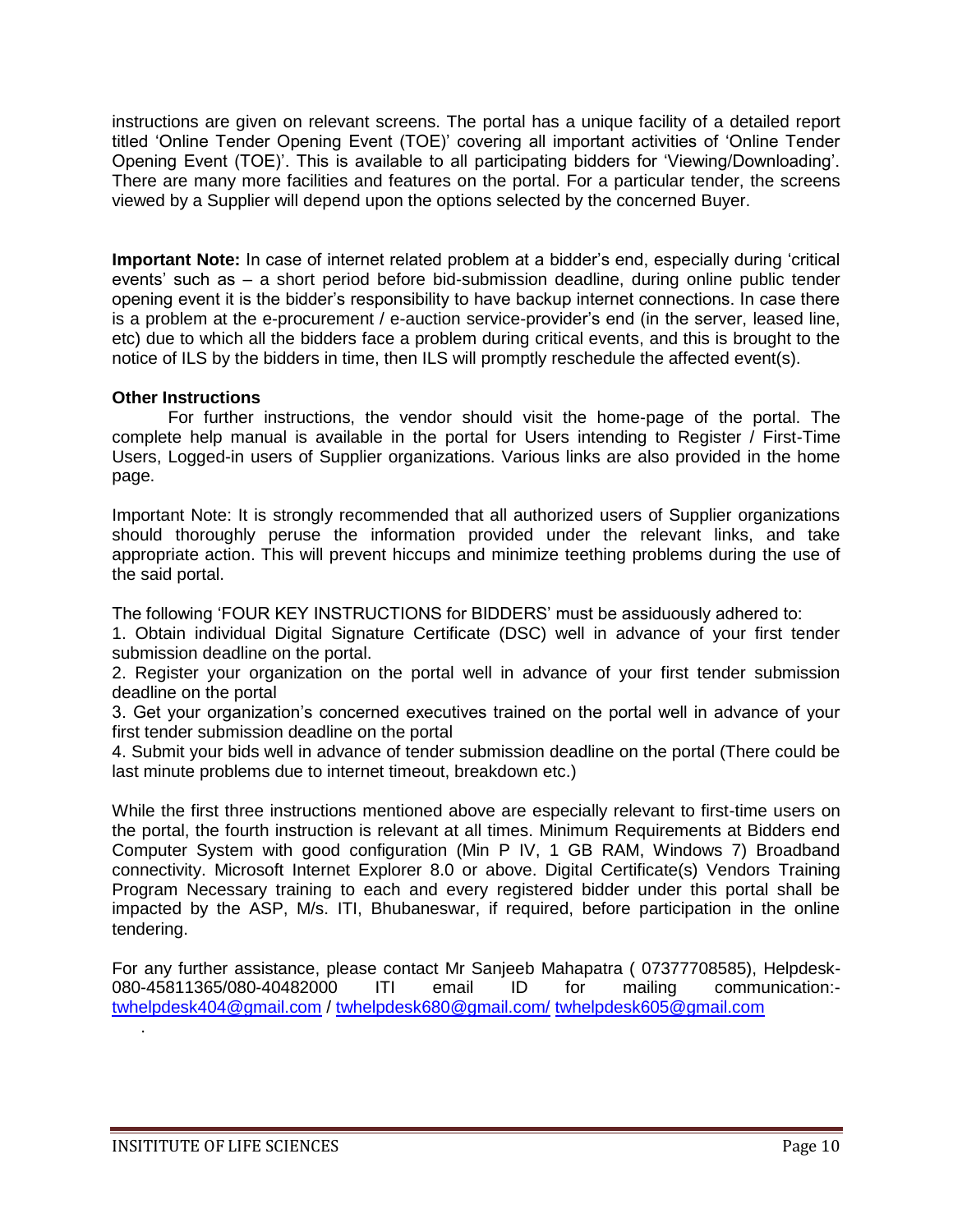**Annexure-I**

#### **FORM OF AGREEMENT**

(To be executed on non-judicial stamp paper of Rs.100/-)

Agreement No. \_\_\_\_\_\_\_\_\_\_\_\_ Dated \_\_\_\_\_\_\_\_\_\_\_\_\_\_ THIS AGREEMENT is made on \_\_\_\_\_\_ day of \_\_\_\_\_\_ (month), \_\_\_\_(year) between ILS., AN AUTONOMOUS INSTITUTE OF THE DEPARTMENT OF BIOTECHNOLOGY, GOVT. OF INDIA hereinafter called ILS, (which expression shall, wherever the context so demands or requires, includes their successors in office and assigns) on the one part and M/s. \_\_\_\_\_\_\_\_\_\_ hereinafter called the Contractor (which expression shall wherever the context so demands or requires, include his/their successors and assigns) on the other part. WHEREAS the ILS is desirous that certain works should be executed viz. (brief description of the work).................... and has by Letter of Acceptance dated \_\_\_\_\_\_ accepted the tender submitted by the contractor for the execution, maintenance and completion of such works at a total contract price of Rs.----- (Rupees------only). Now THIS AGREEMENT WITNESSETH as follows:

**1.** In this agreement, words and expressions shall have the same meaning as are respectively assigned to them in the conditions of contract hereinafter referred to.

**2.** The following documents in conjunction with Addendum/ Corrigendum to Bid Documents shall be deemed to form and be read and construed as part of the agreement viz:

a. This Form of Agreement

b. The Letter of Award dated \_\_\_\_\_\_

c. Priced Schedule (Bill) of Quantities

d. Notice Inviting Tender and Instructions to bidders-

**3.** The aforesaid documents shall be taken as complementary and mutually explanatory of one another, but in the case of ambiguities or discrepancies, shall take precedence in the order set out above.

4. The ILS hereby covenants to pay to the contractor in consideration of the execution , completion of work at contract price at the time and in the manner prescribed by the contract.

In WITNESS whereof the parties hereto have caused their respective common seals to be here into affixed (or have herewith set their respective hands and seals) the day and year first above written. SIGNED, SEALED AND DELIVERED BY

M/S.\_\_\_\_\_\_\_\_\_\_\_\_\_\_(for contractor) \_\_\_\_\_\_\_\_\_\_\_\_\_\_\_\_\_\_\_\_\_\_\_(for ILS) In the capacity of  $\frac{1}{\sqrt{1-\frac{1}{n}}}\$  in the capacity of  $\frac{1}{\sqrt{1-\frac{1}{n}}}\$ 

On behalf of Contractor **On behalf of ILS** 

In the presence of in the presence of

| _ |  |
|---|--|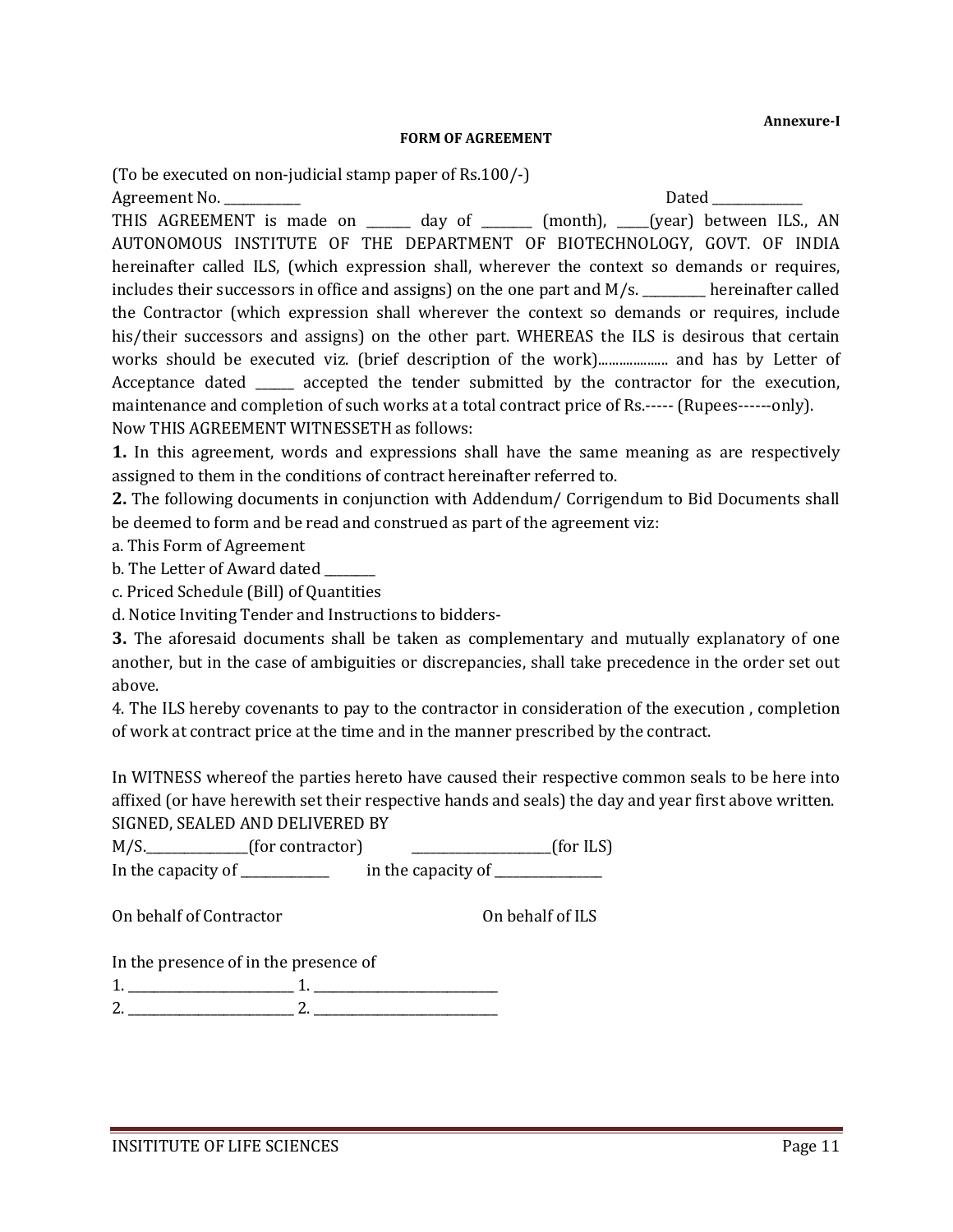#### **Annexure – II**

| SI  | <b>Clients</b>                                      | Name            | Scope          | Agreement               | Contract Value |                | Location       | Date             | Date of          |        | Ref to                                                                |
|-----|-----------------------------------------------------|-----------------|----------------|-------------------------|----------------|----------------|----------------|------------------|------------------|--------|-----------------------------------------------------------------------|
| no. | name<br>and<br>address<br>with<br>contact<br>number | of the<br>work. | оf<br>work     | /Letter of<br>Award No. | (Rs. In lakh)  |                |                | of<br>start      | completion       |        | Suppor<br>-ting<br>Docum<br>-ents<br>submit<br>-ted<br>by bid<br>-der |
|     |                                                     |                 |                |                         | Awarded        | Actual         |                |                  | As<br>per<br>LOA | Actual |                                                                       |
| 1   | $\overline{2}$                                      | $\overline{3}$  | $\overline{4}$ | $\overline{5}$          | 6              | $\overline{7}$ | $\overline{8}$ | $\boldsymbol{9}$ | 10               | 11     | $\overline{12}$                                                       |
|     |                                                     |                 |                |                         |                |                |                |                  |                  |        |                                                                       |
|     |                                                     |                 |                |                         |                |                |                |                  |                  |        |                                                                       |
|     |                                                     |                 |                |                         |                |                |                |                  |                  |        |                                                                       |
|     |                                                     |                 |                |                         |                |                |                |                  |                  |        |                                                                       |
|     |                                                     |                 |                |                         |                |                |                |                  |                  |        |                                                                       |
|     |                                                     |                 |                |                         |                |                |                |                  |                  |        |                                                                       |

#### **List of similar works completed during last 5 years.**

Note-1: The bidder shall produce an attested copy of the referred completion certificate from the owner companies indicating name of work, description of work done by the bidder, date of start, date of completion(contractual & actual including extensions if any), value of material supplied free of cost by the client. When the owner company is private one, the certificate from the company must be supported by TDS certificate issued by the company. The bidder should be in position to produce original certificate if required.

Note-2: ILS reserves the right to cross checks the certificate(s) directly with the issuing authority /authorities/clients or any other firm/ party.

Note-3: Information must be furnished on only works carried out by the bidder in his firm's own name. Works carried out as a partner in joint venture shall not be included in this Performa.

Note-4: The bidder shall number the page of the documents submitted by him against Prequalification requirements/Criteria and such reference number of relevant completion certificate(s) against completed work(s) if any shall be indicated under Column.no.11 of above table.

> Signature of Authorised Representative of the bidder…………. Bidder's Stamp-------------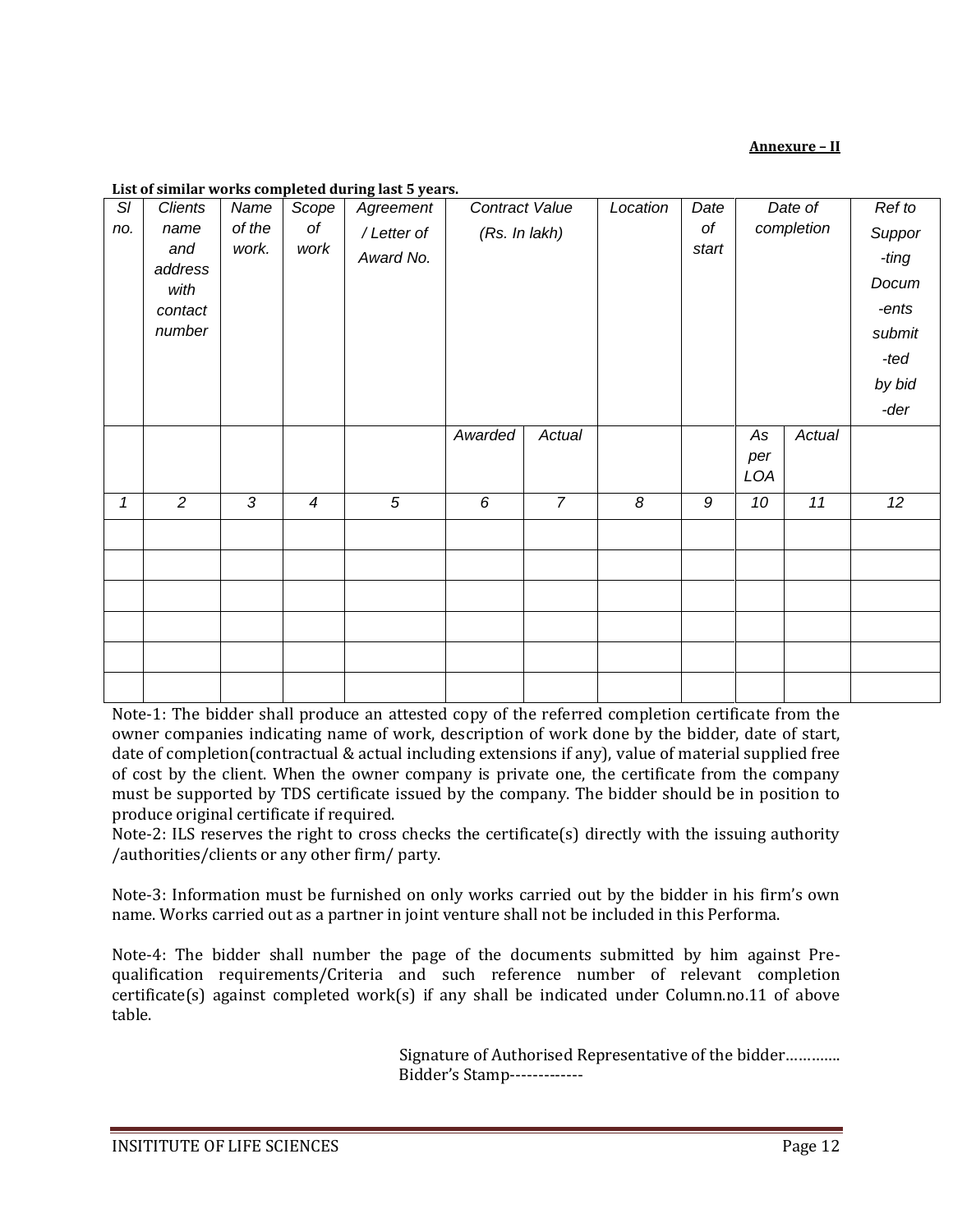## Earnest Money Deposit Declaration Proforma

(Typed in the bidder letter head)

WHEREAS, I/We.................. ……………………………….(Name of agency) have submitted bids for (name of work) (**Terrace grading of utility Building of ILS campus-I)** I/We hereby submit following declaration in lieu of submitting Earnest Money Deposit.

(1) If after the opening of tender, I/We withdraw or modify my/our bid during the period of validity of tender(including extended validity of tender) specified in the tender documents,

Or

(2) If, after the award of work, I/We fail to sign the contract, or to submit performance guarantee before the deadline defined in the tender documents, I/We shall be suspended for one year and shall not be eligible to bid for ILS tenders from date of issue of suspension order.

Signature of the contractor(s)